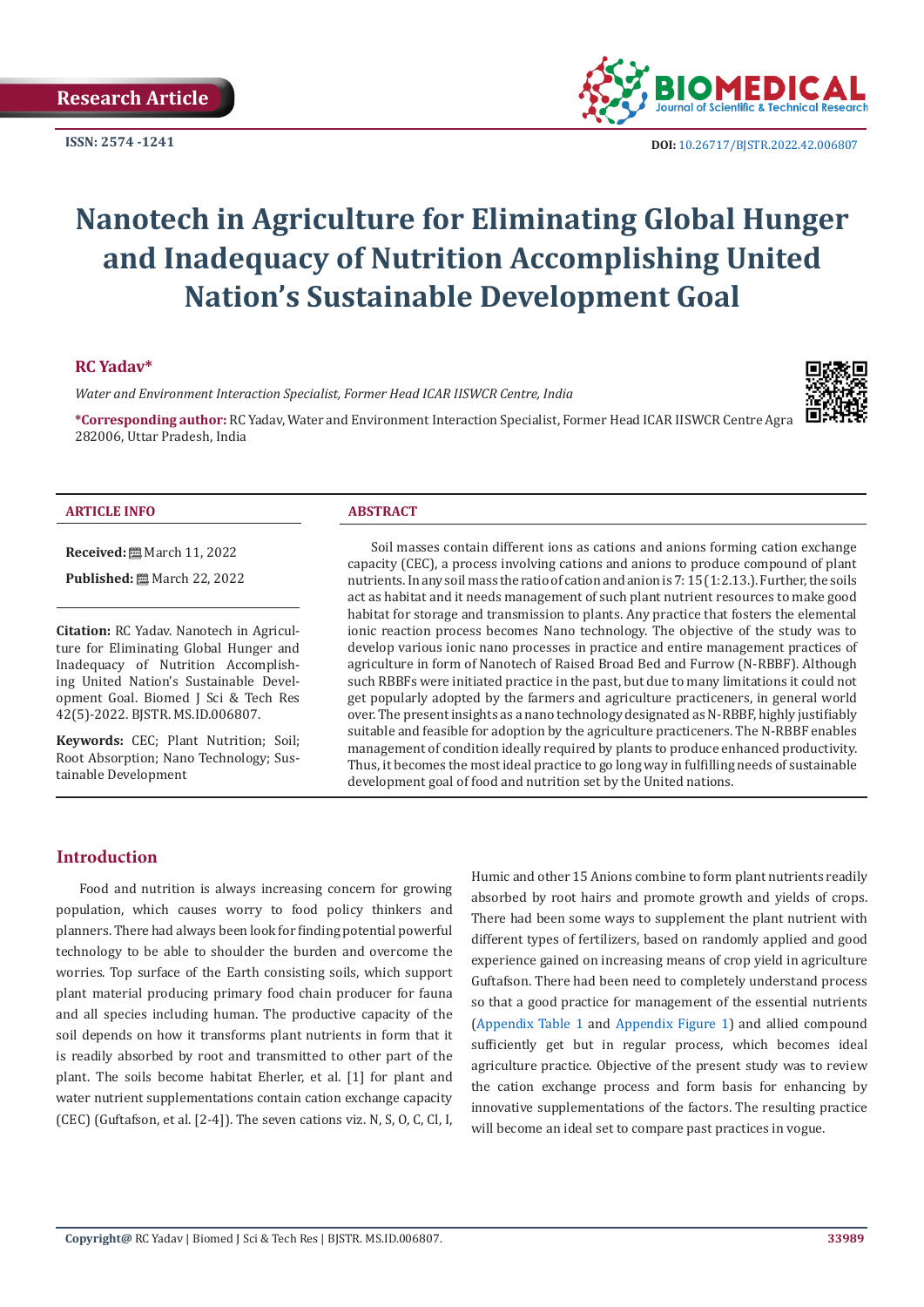# **Materials and Method**

# **Soil CEC**

Soil has existed around 4500 years ago and people understood many aspects by doing and learning of raised beds and furrows (RBF) (Fisher, et al. [5-14]). The practice of RBF got transformed in to permanent raised bed and furrow (PRBF) and there to same situation of doing and learning (Beechar, et al. [15-18]) mostly previous ones in Australia, Knowledge of action exchange capacities of soil particles and plant nutrients were also known for long time back. The details of CEC and how it comes in effect to enhance plant nutrients are sufficiently clear from details available in text books

[\(Appendix Table 1](https://biomedres.us/pdfs/BJSTR.MS.ID.006807-Apppendix-Table.pdf) and [Appendix Figure 1\)](https://biomedres.us/pdfs/BJSTR.MS.ID.006807-Appendix-Figure.pdf). In Table 1 column (1) - (3) contain the CEC factors and innovative development aspects in the present study. In the study elemental ionic combination formed, hence developed practices become Niño Tech practices of CEC. Since agriculture also involves many supporting aspects, which support lateral and vertical growth are also included beyond the CEC factors in Table 1. Although some practices in one or other forms were adopted, implication of CEC as nana technology is new insight on enhancing productivity of soil. The resulting N-RBF practice proved as the most suitable and highly adoptable by farmers and agriculture practiceners. Many other innovations associating with the N-RBF were also brought for supplementing it, which enhanced efficacy of its productive functioning.

**Table 1:** CEC based Naño Tech RBF and accompanying innovative practices.

| Syno.<br>(1)                                    | <b>Nutrient cycles</b><br>(2) | <b>Innovative measures</b><br>(3)  | <b>Prospecting accomplishments</b><br>(4)                                                                                                                                                                                                        | Name of practice<br>(5) |  |  |
|-------------------------------------------------|-------------------------------|------------------------------------|--------------------------------------------------------------------------------------------------------------------------------------------------------------------------------------------------------------------------------------------------|-------------------------|--|--|
| <b>CEC Factor based</b>                         |                               |                                    |                                                                                                                                                                                                                                                  |                         |  |  |
| $\mathbf{1}$                                    | N                             | N cycle as catalyst                | Innovative application of principles of nitrogen cycle enable<br>development of many aspects of crops and cropping patterns                                                                                                                      | <b>CEC</b> Based        |  |  |
| $\overline{2}$                                  | S                             | S promoting practice               | Sculpture cycle adopted for carrying aerobic decomposition<br>process to produce sulphate that enhances harvest index and<br>improved quality                                                                                                    |                         |  |  |
|                                                 |                               |                                    | of commodity.                                                                                                                                                                                                                                    |                         |  |  |
| 3                                               | C                             | Build carbon content               | Carbon is important element. It demands C:N ratio> 2.<br>Addition of C means increase in N content that enables<br>development of useful product.                                                                                                |                         |  |  |
| $\overline{4}$                                  | $\mathbf{0}$                  | Maintain 02 in soil<br>profile     | Building of sufficient 02 in soil enable micro organism,<br>which support, N fixation and P solubilization to vigorously<br>functioning during the crop growth cycle.                                                                            |                         |  |  |
| 5                                               | Clay                          | As binding material                | Presence of Clay acts as binding all nutrient and moisture in<br>soil particles                                                                                                                                                                  |                         |  |  |
| 6                                               | $\mathbf{I}$                  | Add I content soil                 | I is highly dissolving element in water, hence it is lost with<br>runoff. Hills, foot hills and coastal regions remain with low I<br>content in soil. Thereby food commodity low in I content lead<br>to susceptibility of goiter health hazard. |                         |  |  |
| $\overline{7}$                                  | Humic                         | Enhance in nutrient<br>content     | Humic condition of C and N foster activity of all nutrients get<br>flourished, which adds to enhancement in yield.                                                                                                                               |                         |  |  |
| Sorptivity for uniform crop stand establishment |                               |                                    |                                                                                                                                                                                                                                                  |                         |  |  |
| 8                                               | Sorptivity                    |                                    | Although sorptivity is well known scientific process, its<br>application in crop production as practice is innovatively<br>devised and demonstrated to be highly responsive.                                                                     | Sorpivity practice      |  |  |
| <b>Uniform moisture supply</b>                  |                               |                                    |                                                                                                                                                                                                                                                  |                         |  |  |
| 9                                               | Super Micro<br>irrigation     | Sprinkler and furrow<br>irrigation | Need based application of irrigation water during low water<br>demand and over flooding raised beds by furrow irrigation is<br>the best water technology of nature agriculture based water<br>productivity and economy.                          | Super micro irrigation  |  |  |
| Weed management                                 |                               |                                    |                                                                                                                                                                                                                                                  |                         |  |  |
| 10                                              | Eco-zero weeding              | Eco-management                     | Eco-zero weeding is a prominent practice for overcoming crop<br>loss through weeds and producing unimaginably high yield<br>and economy                                                                                                          | Eco-Zero weeding        |  |  |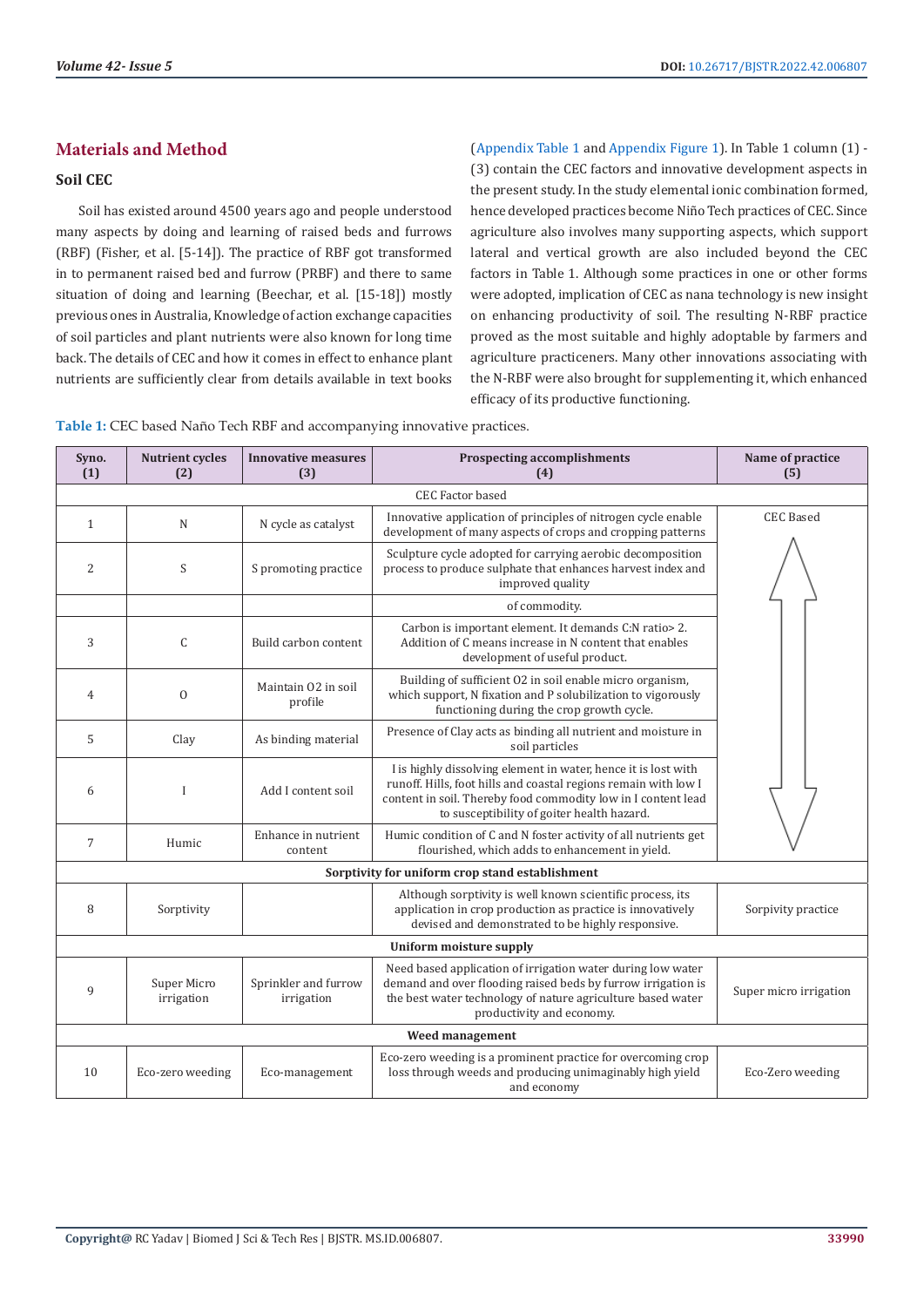| Crop diversification        |                                         |                                                         |                                                                                                                                                                                                                                                                                                                                                                  |                                                |  |  |
|-----------------------------|-----------------------------------------|---------------------------------------------------------|------------------------------------------------------------------------------------------------------------------------------------------------------------------------------------------------------------------------------------------------------------------------------------------------------------------------------------------------------------------|------------------------------------------------|--|--|
| 11                          | N cycle managed<br>crop diversification | Several practices of<br>crops and cropping<br>developed | Innovative cropping patterns are inter cropping, opportunity<br>cropping, opportunistic runoff harnessing green water<br>cropping, crop diversified cropping for productivity and<br>prosperity. These cropping practices fulfilled challenge of<br>feasible method of combating nitrous oxide GHG (laughing<br>gas) declared by an American Sci.(Wubble, 2009). | Nitrogen management<br>based cropping patterns |  |  |
| Overall innovative practice |                                         |                                                         |                                                                                                                                                                                                                                                                                                                                                                  |                                                |  |  |
|                             | N-RBF                                   | Nano tech-RBF                                           | N-RBF is highly justifiably substantiated nano tech of<br>agriculture enhancing productivity of soil which is a fixed<br>resource to cater food and nutrition demand of increasing<br>population.                                                                                                                                                                | N-RBF                                          |  |  |

### **Experimental Study on Evaluation of CEC Factors**

Field experimental study data on experimental field study were derived in 2017 on the field condition which get reflected by prevailing CEC factors and forming various scenarios in cultivation of wheat following harvest of paddy in October 2017, on farmer's field in technology ignorant village at Dhobahan, Distict Allahabad, Uttar Pradesh, India. Since CEC factors cannot be created in most of the cases, different site conditions represented vide field Scenarios ware adopted. Measures such as N, P, Sorptivity and irrigation etc were adopted, which will be presented in result part of the study. Many innovative developments, which support the CEC of N, S were taken from various innovative studies (Yadav, et al. [19-32]) depicting various prominent features (Table 1).

# **Results**

# **The CEC Factors**



**Figure 1:** Yield harvets under different field crop situations in 2018 at the experimental site under the study. ( Note Sce Ino cropping; Sce II poorly maintained cultivated;Sce III moderately maintaind cultivation; Sce IV normal yield produced by farmears in adjoinig area.;Sce V- yield from experiment and Sce VI still higher potential yield with innovative practice adoptions).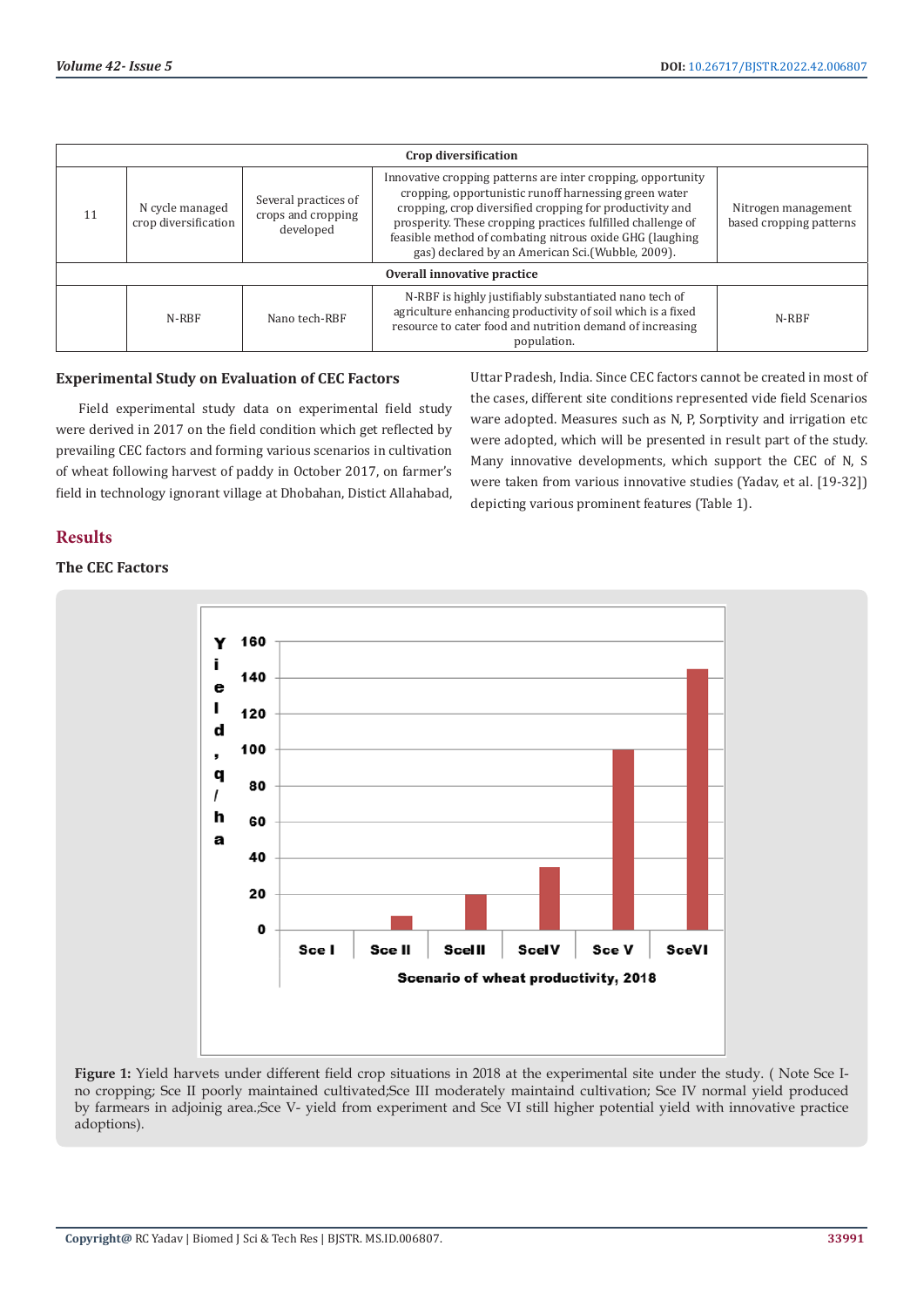The CEC based nano tech practices and some associating practices constituted the Nano RBF practice as new substantiating CEC Nano Technology in column (4) and Column (5), constituting almost 11 practices. There had been tremendous advancements on N managed copping which are new innovations. Likewise study had established not adequate use of S, as usual practice. The application of sculpture cycle A full-fledged research study was accomplished on sulphur cycle based practice as an aerobic decomposition of agricultural tissues, producing high crop harvest index, known as NADEP composting in some part of India. The sulphur cycle is depicted in Figure 1 as environmental chemistry based innovation. There is hunt to find a suitable measure to reduce time required completing cycle of composting. The Usual time for Composting is 16 weeks. Thus, shortening of composting time will foster natural long process. Such innovation will help the nano tech of RBF flourish vigorously. The innovation on building one element and its support on C is well known. Cow dung is ancient past practice for building c content of soil.

Plentiful researches were conducted on building on soil organic carbon. Innovative measure of recycling resides in to biochar and adding in soil is also prominent opportunity. Thus, it is becoming clear that practice which comes in use provide opportunity to understand process that will lead to new innovation in fostering the cause of the practice. Thus, it was a natural phenomenon, revealing that when something is innovated, several refinements will keep

coming on improving efficiency of new innovations. The CEC I is manageable to uplift low levels due to erosion in some specified areas. Tankage of fishery and fish manure enhance its nutrient level which supplement I. Other aspects of the building CEC Clay and humic are dealt with in some other studies.

### **Cycle of Revolving of CEC**

The CEC factors are fixed at important cores and should revolve in irrotational movement as depicted vide Figure 2. The irrotational type of revolving cycle enables keep the desirable function in under all situation (Ramamrutham [33]), without producing any adverse result. The season is fixed hence its beginning should follow the sequence. It is pertinent to note that season might vary from Northern hemisphere to Southern Hemisphere, which might require different type of cycles. of revolving, but the irrotational cycle of rotation make the nano tech of N- RBF being applicable under all such varying situation. Therefore, the nano tech of N-RBF is universally applicable. The emphasis on plant nutrient will accordingly follow need of crops. The CEC core factors are N, S, C and O2. Clay is also important factor that binds group of compounds. Iodine (I), a new visualization for enhancing quality of food commodity produced. Besides the CEC factors, another important factor is sorptivity, which is an innovative factor, included with implication that bringing uniform and fast stand establishment is highly important for vertical and lateral growth for summed yield per ha.



**Figure 2:** Irrotational revolving cycle of CEC of soil factors in process of enhancing productivity.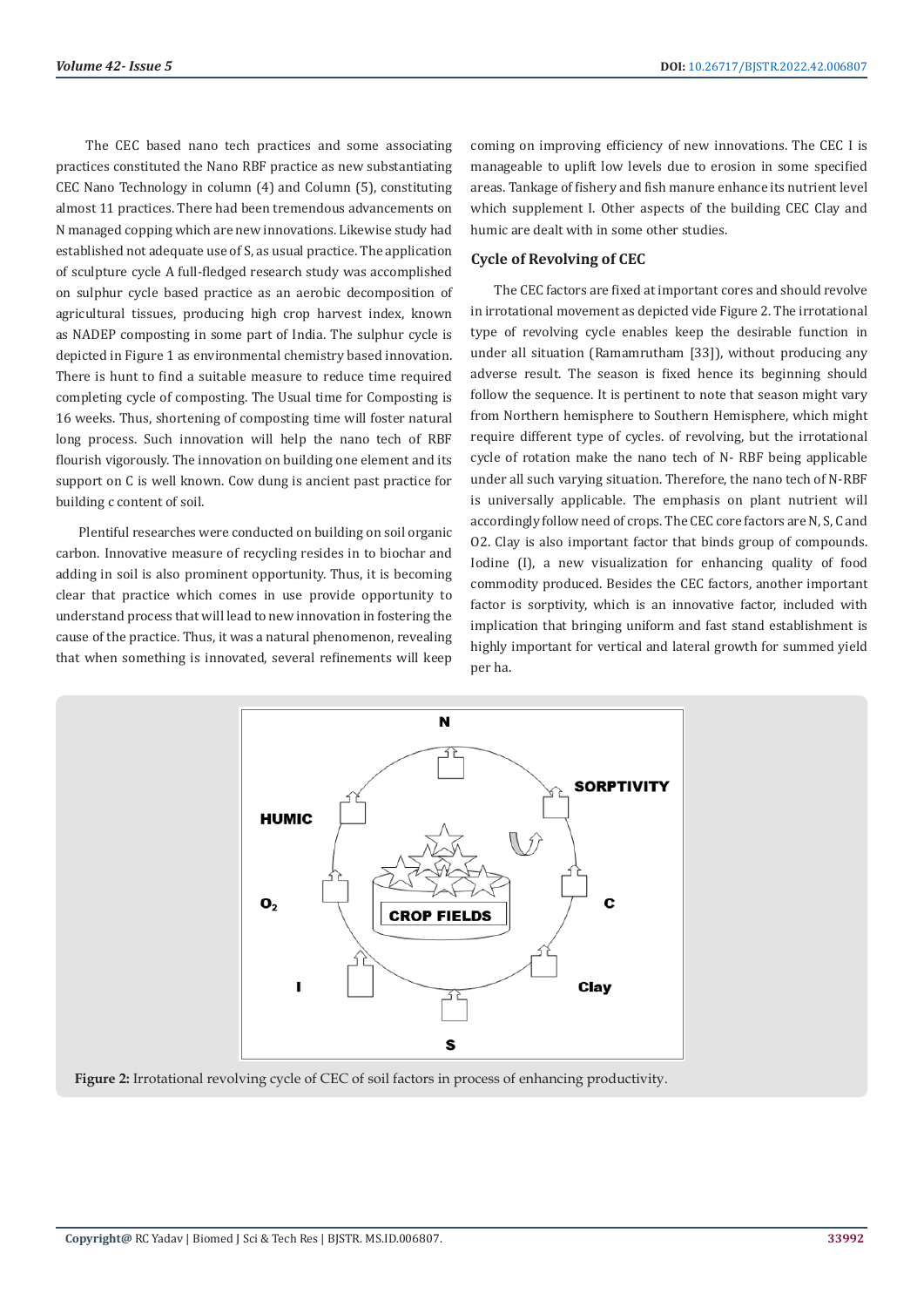# **Enhancements of Crop Yields Under Different Field Scenarios**

There existed various field scenarios surrounding experimental study site in the present study on various CEC factors and associating innovations listed in Table 1. Figure 1 was developed with yields of wheat crops in I- VI scenarios. Sci I saline and water logged, which did not sown due to late walk able condition, making all CEC factors get suppressed by the excessively water logging condition. Sce II till Sce IV were with little and low care for enhancing CEC factors, as disheartened farmers with low yield. There appeared some improvement in yield as a result of application of N through urea, with lack of other CEC boosting factors. Sce V was the experimental results with innovations listed in Table 1, which produced wheat yield by almost three fold of yield harvested by progressive farmers, in general. The Sce VI is the situation with good buildup of Sulphur fostered CEC, which had lac in agriculture world over (Yadav [34]). The enhancement in wheat to new plateau is contributed by S bringing high harvest index with other measures of Sce V. Although this increase will make agri scientists get perplexed. It is further brought out here that the N cycle management cropping practice is capable to bring equivalent wheat yield up to 172 q/ha. Thus, this innovative technology is capable of producing huge quantity of food commodity that will bring sustainable food sufficiency and nutritional adequacy.

#### **Final Form of the N-RBF**

Innovations listed in Table 1 and Figure 1 about their relative sequencing and revolving in irrotaional fashion were dealt with. The scenario wise progressing inhancement in yield in Figure also were established. Therefore, study moved to substantiate module of N RBF, as most innovative technology of RBF fulfilling different CEC aspects that make it the most innovative technology of afloat land brought after any kind of known reclamation measure. The stepwise innovations on CEC converting in the N-RBF are as follows. The N RBF creates 92 % of land transformed to raised bed provide and enable all N based innovations acceptable and

fostering productivity. The raised beds enable sufficient aerobic condition, hence supply of  $O_2$  is naturally enhanced and maintained, when it is formed every time before seeding/planting. The organic carbon in built by adding one fourth of recommended dose of N, P and K, usually as practiced in the country. Government claim tall success on soil health cards. Researches had established that one fourth of N should be through organic sources for getting enhanced productivity.

This organic supplement through compost and aerobically decomposed (NADEP) at least 20 days before sowing and incorporated for eliminating any damage of seedlings due to heat release by to manures. The well plowed land and formed in RBF also accepts N based practices hence this enable enhance, ratio always > 2 and S also enhanced to bring high high harvest index. Superiority of NADEP was well established in study The Clay CEC is sufficiently existing, hence this factor needs extra building in sandy desertification soils. This enhancement in Clay had been as an innovative measure for combining the Clay building innovative practice of pellet forming (through drop formation) and sowing with other manures in seed rows, in lieu of spreading on entire land areas, which might not appear feasible. Iodine (I) supplementation will get enhanced by applying irrigation water enriched with nutrient from fish tanks. The sprinkler irrigation will enable uniform spread of small quantity of water on entire field surface. The super micro irrigation is well established saving in irrigation water established by earlier studies in past seven decades.

The every time freshly formed raised beds will have low compacting effect and at the same time eco zero weeding will eliminate any need of weeding and secondary tillage. The row crops cultivated with ridge and furrow ill accommodate additional no of rwos that will enhance yield by a factor of 2.66, benefitting potato and spice crops viz ginger and turmeric etc. Thus, it brought additional advantages by building N-RBf, which is depicted vide Figure 3. This land form is formable by general purpose tractor, enable farmers adopt for enhancing productivity of agriculture.



**Figure 3:** Nano tech fostering raised beds and furrow made feasible and adoptable by people.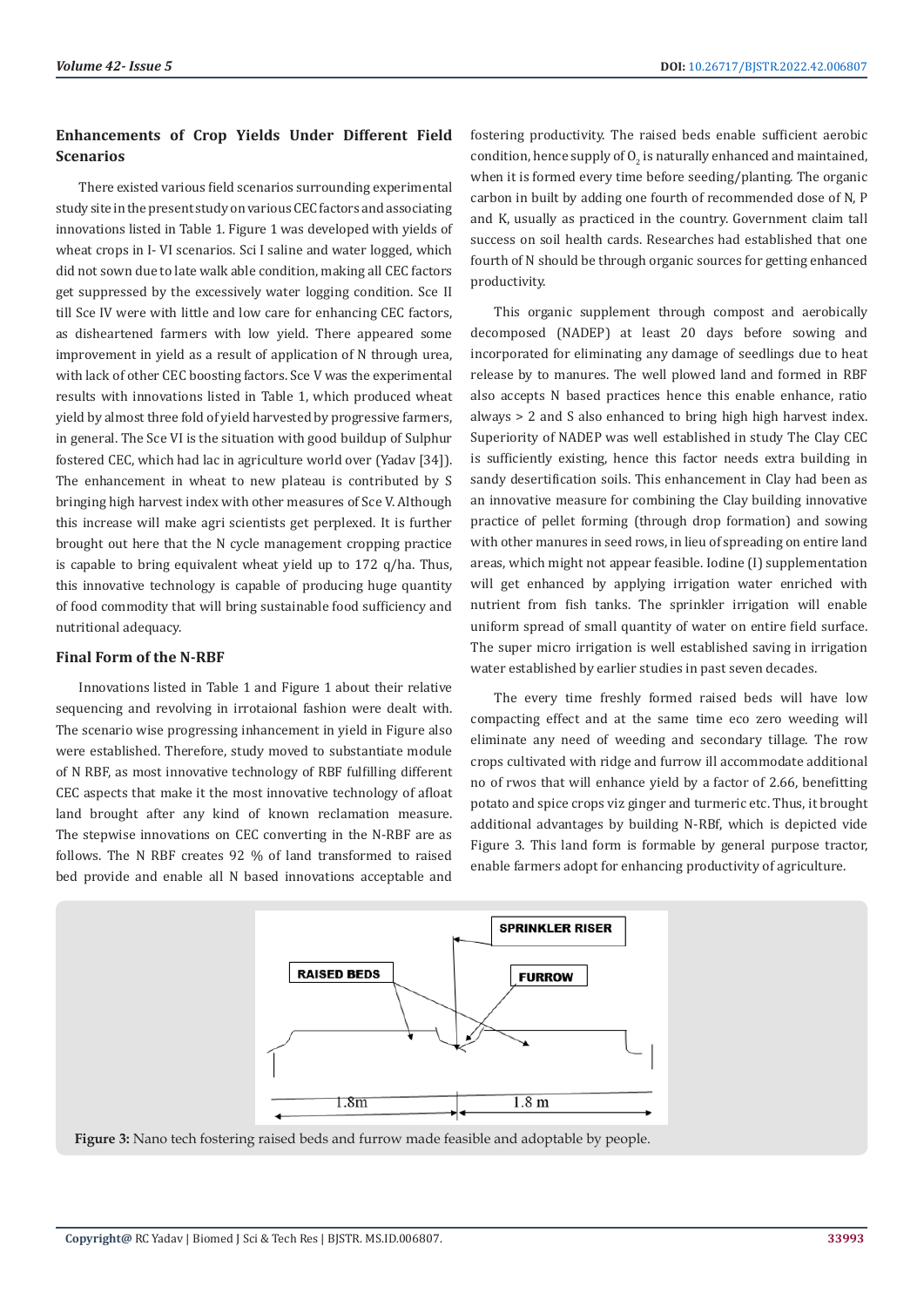### **Discussion**

 The present study developed nano technology based RBF which uses cation exchange capacity elemental process and culminating in N-RBF. This new practice is scientific advancement of enhancing soil productivity after land with any kind of limiting problem is reclaimed to bring in arable flat land form. The productivity of such precious and limited resource had been declining causing worry of food situations for increasing large population. There were some innovations viz raised bed and furrow and laser leveling, but none of them become complete supplemented of CEC, highly involved in enhancing productivity of soil. Earlier researches on the RBF, were not such sound scientific footing which is the ECE in new aspect and brought several innovation to make the N-RBf as highly fixed in desighn, easily formable, providing support of plant nutrients, adequately equipped with supporting innovations of sorptivity, super micro irrigation, eco- zero weeding that make tasks of agriculture least susceptible to drudgery, Highly free from any risk of failure due to change of climate. The practice reduces carbon foot print and fulfills challenge of simple method of reducing nitrous oxide, the laughing gas, which has been known cause of making ozone hole in arctic. This NRBF is the best practice in its domain, not likely to get surpassed by any one in future. These results are ratified under different sub heads. in the following part of discussion.

#### **Nano Technology**

The CEC is elemental characteristics and involves elemental process, which is nano process. Any practice which fosters the nano proves automatically becomes nato fostering practice. As brought out in Table 1 all nano processes were brought in form and practice. Finally when all nano functions are performed by nano process the final composite practice also becomes nano technology. Therefore, N-RBF is sufficiently justified to act as a nano tecch- RBF.

#### **Innovative Development**

The raised bed and furrow originated to overcome problem of compaction during intensive movement of agricultural machineries in U.S.A and Australia, taking form of fixed row agriculture. It produced increased yield and brought saving in irrigation water and also crop diversification in agriculture. Many developed countries launched special project on the RBF in South East Asian countries viz Bangladesh, India, Indonesia, Nepal, Pakistan and Philippines. China also started the RBF by seeing the advantages of the RBF. The RBF highly popular in Western Australia is adopted for sugarcane, and cotton. In India and Pakistan it became popular for maize and wheat in northern plain Indo Gangetic zone (Maurya Singh, et al. [35-38]). The RBF practices had some limitations due to which it could not get popularly adopted by farmers. In the most of countries it left ground due to non availability of low cost and low energy input machinery for bed formation. The basic scientific facts prevalent during those times could not bring the useful RBF in adoptable practice.

Mostly researches remained searching benefits; hence some scattered and scanty researches kept coming and going, making the RBF insignificant for popular and intensive technology for plausible adoption. In India the RBF could not be adopted even for long duration crops such as sugarcane and cotton. The visible craze for adoption of new agriculture practices appeared for new corps, seeds and irrigation by installing pumping setups. Largely, land and water management practices remained with research organizations.

#### **N-RBF Format**

The final format was improved for its size for formation eliminating problem of any special machinery and overcoming problem of traffic compaction as in past, eliminating problem of raised bed soil getting compacted, getting free of any problem of weeds due to support of innovative practice of zero weeding, support of sorptivity and manures to take care of C:N ratio and S CEC buildup. The support of super micro irrigation made it free of water scarcity and surplus wetness under the changing climate. Thus N-RBF served as auto drainage and sustainable moisture and nutrient supplementing the crop cultivations. The present form of N- RBF (Figure 3) will stay long fostering soil productivity. As this is the most advanced technology taking care of soil productivity, it will take some time to let people realize benefits and leave laser leveling, which got popularized in the name of laser, an advance science becoming ground for convincing users by seeing spread and flow of irrigation water, bringing saving in irrigation water and water use efficiency (Jat, et al. [39,40]). When unimaginable yield and other benefits come to realization, which get buildup due to involvement of natures, it will overtake the use of the laser leveling. (Adak Tarun, et al [41-46]).

#### **SWOT Analysis**

The N-RBF is with strong scientific strength, it is free of any weakness, creating lot of opportunities in agricultures and there is no any threat. It is new science based earlier known, but not adopted by people. The practice will now come in adoption by people. (It is advancement in domain of enhancing productivity of soil by CEC, basic characteristic involvement of enhanced scientific fact brought in usable practice (Jat ML, et al. [47-55]).

# **Conclusion**

The CEC fostering Nano Tech RBF is free of any limitations experienced in past and pulled by engine of innovative technologies that enhance its efficiency, convenience of adoption and bringing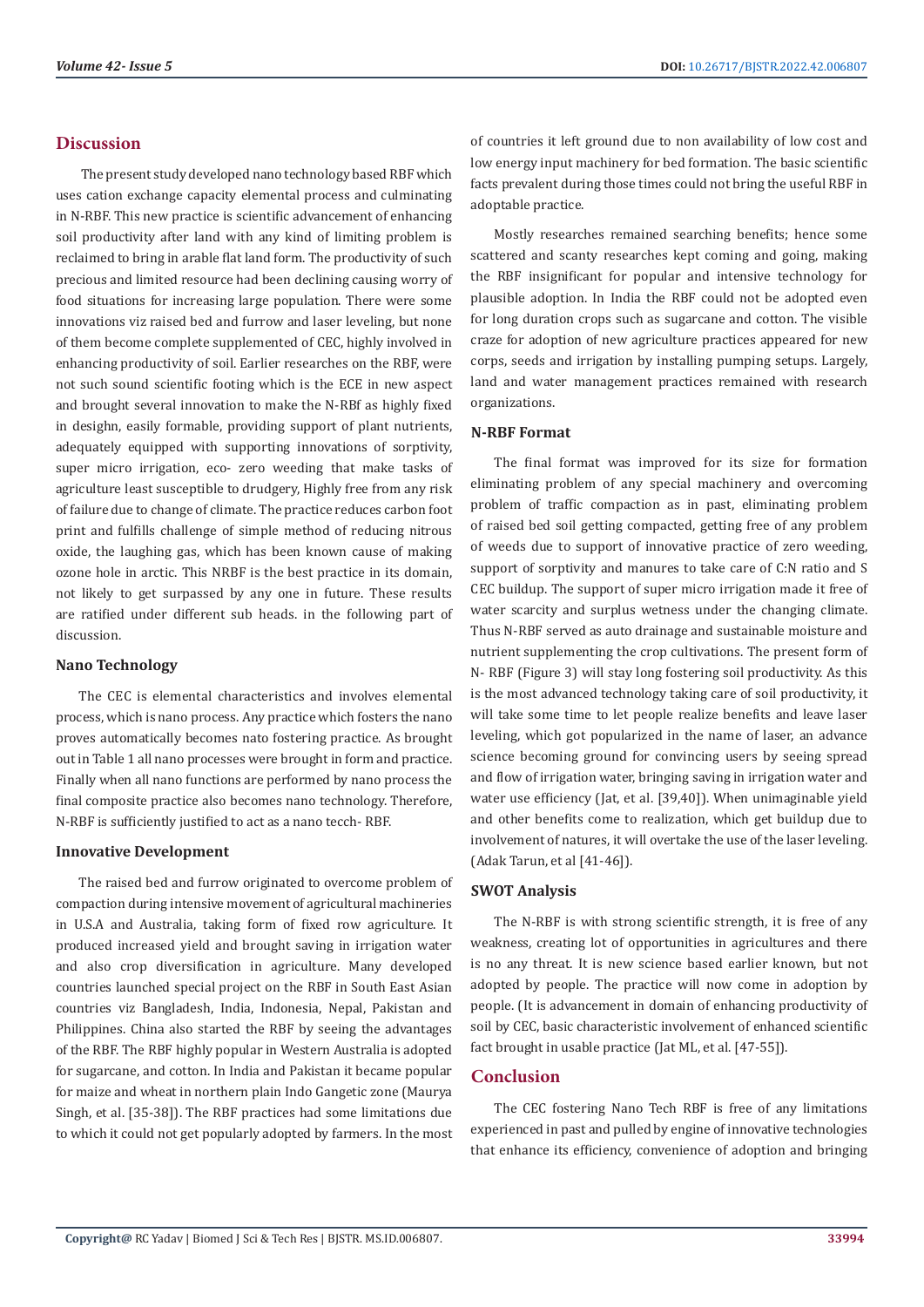sustainable development goals. This innovative RBBF is superior to the most other known practice of enhancing yield of crop as a function of soil productivity. It forms complete scientific innovative development on soil science and plant nutrition. Thus, N-RBBF is an intellectual property available for world agriculture to use and prosper.

# **Declaration of No Conflict of Interest**

It is declared that there exist no conflicts of any kind or any interest, what so ever may be.

#### **Acknowledgement**

The author duly acknowledges support of cited reference in preparation of the manuscript.

#### **References**

- 1. [Eherler W, Goss M \(2003\) Water dynamics in plant production. CABI](https://www.cabi.org/cabebooks/ebook/20033191068)  [Publications, Walling Fort, U.K.](https://www.cabi.org/cabebooks/ebook/20033191068)
- 2. Guftafson AE (1939/2010) (3rd Edn.)., Hand Book of Fertilisers, Their sources, make, effect and use. In: Agro Bios (Edt.)., Jodhpur, India, p.15.
- 3. [Jackson ML \(1973\) Soil Chemical Analysis \(2nd Edn.\)., Prentice Hall of](https://www.scirp.org/(S(351jmbntvnsjt1aadkposzje))/reference/ReferencesPapers.aspx?ReferenceID=1453838)  [India Private Limited, New Delhi, pp. 498.](https://www.scirp.org/(S(351jmbntvnsjt1aadkposzje))/reference/ReferencesPapers.aspx?ReferenceID=1453838)
- 4. Hammer Mark J, Hammer Mark Jr (2005) Water and Waste Water Technology. Printice Hall of India, New Delhi, pp. 540.
- 5. Fischer RA, Sayre K, Monasterio, I Ortiz (2006) The effect of raised bed planting on irrigated wheat yield as influenced by variety and row spacing.
- 6. Grover DK, Singh J, Singh R, Dhillon SS (2005) Socio-economic impact assessment of bed planting technology in Punjab. Conservation agriculture- status and prospects. Centre for Advancement of Sustainable Agriculture, National Agriculture Science Centre (NASC) Complex DPS Marg, Pusa Campus, New Delhi 110 012, pp. 155-162.
- 7. Ingle AV, Shelke DK, Aghav VD, Karad ML (2007) Effect of irrigation schedules and nutrient management on WUE and nutrient uptake of wheat on vertisol. J Soils and Crops 17(1): 188-190.
- 8. [Idnani LK, Kumar Ashok \(2012\) Relative efficiency of different irrigation](https://www.researchgate.net/publication/287603552_Relative_efficiency_of_different_irrigation_schedules_for_conventional_ridge_and_raised_bed_seeding_of_wheat_Triticum_aestivum)  [schedules for conventional, ridge and raised bed seeding of wheat](https://www.researchgate.net/publication/287603552_Relative_efficiency_of_different_irrigation_schedules_for_conventional_ridge_and_raised_bed_seeding_of_wheat_Triticum_aestivum)  [\(Triticum aestivum\). Indian Journal of Agronomy 57\(2\): 148-151.](https://www.researchgate.net/publication/287603552_Relative_efficiency_of_different_irrigation_schedules_for_conventional_ridge_and_raised_bed_seeding_of_wheat_Triticum_aestivum)
- 9. [Idnani LK, Kumar Ashok \(2013\) Performance of wheat \(](http://epubs.icar.org.in/ejournal/index.php/IJAgS/article/view/27209)*Triticum aestivum L*[.\) under different irrigation schedules and sowing methods.](http://epubs.icar.org.in/ejournal/index.php/IJAgS/article/view/27209)  [Indian Journal of Agricultural Sciences 83\(1\): 37-40.](http://epubs.icar.org.in/ejournal/index.php/IJAgS/article/view/27209)
- 10. [Jat LN, Singh SM \(2003\) Varietal suitability, productivity and profitability](https://www.researchgate.net/publication/295792150_Varietal_suitability_productivity_and_Profitability_of_wheat_Triticum_species_intercrops_and_relay_cropping_under_furrow-irrigated_raised_bed_system)  of wheat (*Triticum species*[\) intercrops and relay cropping under furrow](https://www.researchgate.net/publication/295792150_Varietal_suitability_productivity_and_Profitability_of_wheat_Triticum_species_intercrops_and_relay_cropping_under_furrow-irrigated_raised_bed_system)[irrigated raised bed system. Indian Journal of Agricultural Sciences](https://www.researchgate.net/publication/295792150_Varietal_suitability_productivity_and_Profitability_of_wheat_Triticum_species_intercrops_and_relay_cropping_under_furrow-irrigated_raised_bed_system)  [73\(4\): 187- 190.](https://www.researchgate.net/publication/295792150_Varietal_suitability_productivity_and_Profitability_of_wheat_Triticum_species_intercrops_and_relay_cropping_under_furrow-irrigated_raised_bed_system)
- 11. [Kumar Ashok, Sharma KD, Yadav Ashok \(2010\) Enhancing yield and](https://www.researchgate.net/publication/286982538_Enhancing_yield_and_water_productivity_of_wheat_Triticum_aestivum_through_furrow_irrigated_raised_bed_system_in_the_Indo-Gangetic_Plains_of_India)  [water productivity of wheat \(](https://www.researchgate.net/publication/286982538_Enhancing_yield_and_water_productivity_of_wheat_Triticum_aestivum_through_furrow_irrigated_raised_bed_system_in_the_Indo-Gangetic_Plains_of_India)*Triticum aestivum l.*) through furrow [irrigated raised bed system in the Indo Gangetic Plains of India. Indian](https://www.researchgate.net/publication/286982538_Enhancing_yield_and_water_productivity_of_wheat_Triticum_aestivum_through_furrow_irrigated_raised_bed_system_in_the_Indo-Gangetic_Plains_of_India)  [Journal of Agricultural Sciences 80\(3\): 198-202.](https://www.researchgate.net/publication/286982538_Enhancing_yield_and_water_productivity_of_wheat_Triticum_aestivum_through_furrow_irrigated_raised_bed_system_in_the_Indo-Gangetic_Plains_of_India)
- 12. [Sayre KD, Hobbs PR \(2004\) The raised-bed system of cultivation for](https://www.researchgate.net/publication/270214285_The_Raised-Bed_System_of_Cultivation_for_Irrigated_Production_Conditions)  [irrigated production conditions. \(In\) Sustainable Agriculture and the](https://www.researchgate.net/publication/270214285_The_Raised-Bed_System_of_Cultivation_for_Irrigated_Production_Conditions)  [International Rice–Wheat System. In: Uphoff N \(Eds.\)., pp. 337-355.](https://www.researchgate.net/publication/270214285_The_Raised-Bed_System_of_Cultivation_for_Irrigated_Production_Conditions)
- 13. [Sagar Vipin Kumar, Naresh RK, Sharma Dinesh Kumar, Kumar Vineet,](https://www.phytojournal.com/archives/2017/vol6issue6/PartO/6-5-521-195.pdf)  [Thaneshwar, et al. \(2017\) Furrow irrigated raised bed planting and](https://www.phytojournal.com/archives/2017/vol6issue6/PartO/6-5-521-195.pdf)  [irrigation schedules: Productivity, nutrient uptake and economics of](https://www.phytojournal.com/archives/2017/vol6issue6/PartO/6-5-521-195.pdf)

irrigated wheat (*Triticum aestivum L*[.\) in IndoGangetic Plains. J Plant](https://www.phytojournal.com/archives/2017/vol6issue6/PartO/6-5-521-195.pdf) [Parmacolofy and Plant Phyto Chemistry 6\(6\): 1014-1019.](https://www.phytojournal.com/archives/2017/vol6issue6/PartO/6-5-521-195.pdf)

- 14. Zhongming MA, Liquin Zhang, Fahong Wang (2004) Raised bed planting system for irrigated spring wheat in the Hexi Corridor Proceeding of Conference.
- 15. Beecher HG, Thompson JA, Dunn BW, SK (2004) Successful permanent raised beds in the irrigated farming systems of the Murrumbidgee and Murray valleys of New South Wales, Australia Conference Proceedings.
- 16. Hamilton G, Bakker D, Houlbrooke D, Hetherington R, Spann D (2004) Permanent raised bed farming in Western Australia. Conference Proceeding.
- 17. [Hossain Md Ilias, Islam Md Khairul Sufian, Md Abu, Meisner Cracg A,](https://www.banglajol.info/index.php/JBS/article/view/456) [Islam Md Sayeedul \(2006\) Effect of planting method and nitrogen levels](https://www.banglajol.info/index.php/JBS/article/view/456) [on the yield and yield attributes of wheat. Journal of Bio Science 14: 127-](https://www.banglajol.info/index.php/JBS/article/view/456) [130.](https://www.banglajol.info/index.php/JBS/article/view/456)
- 18. In: Humphreys E, Roth CH, Beecher HG, Thompson ZA, Dunn BW (Eds.)., (2004) Successful permanent raised beds in the irrigated farming systems of the Murrumbidgee and Murray valleys of New South Wales, Australia Conference Proceedings.
- 19. Yadav RC, Murthy JSR, Bhushan LS (2002) Hydrologically optimum land formation practice for voluntary adoption in gully susceptible areas. Agri Water Management.
- 20. [Yadav RC \(2012\) Innovative application of scientific facts for nutrient](https://www.researchgate.net/publication/269544192_Innovative_Application_of_Scientific_Fact_for_Nutrient_Recovery_from_Waste_Water_Streams_for_Sustainable_Agriculture_and_Protection_of_Environment_A_Review) [recovery from waste water streams for sustainable agriculture and](https://www.researchgate.net/publication/269544192_Innovative_Application_of_Scientific_Fact_for_Nutrient_Recovery_from_Waste_Water_Streams_for_Sustainable_Agriculture_and_Protection_of_Environment_A_Review) [protection of environment. Hydrology Current Research 3\(5\): 1000142](https://www.researchgate.net/publication/269544192_Innovative_Application_of_Scientific_Fact_for_Nutrient_Recovery_from_Waste_Water_Streams_for_Sustainable_Agriculture_and_Protection_of_Environment_A_Review).
- 21. Yadav RC (2014) Management of nitrogen cycle through support of drainage, Intern J Irrigation and drainage systems, USA, Irrigation and Drainage System Engineering 39(1): 1-11.
- 22. Yadav RC (2015) A Innovative application of scientific facts and irrotational mechanics to develop green chemistry to endow racy nature sustainable agriculture. Intern I Green Chemistry Sci Res Pub.
- 23. [Yadav RC \(2017\) A Eco–zero weeding agriculture to produce exemplary](https://scientiaricerca.com/sritag/SRITAG-01-00030.php) [yield of onion-A corroborative study. Innovative Techniques in](https://scientiaricerca.com/sritag/SRITAG-01-00030.php) [Agriculture Scientia Ricerca USA 1\(5\): 234-245.](https://scientiaricerca.com/sritag/SRITAG-01-00030.php)
- 24. Yadav RC (2018) A Nano bio technology for enhancing food productivity to eliminate global hunger. Bio Core-International J .of Nano Technology in Medicine and Engineering, Dubai.
- 25. Yadav RC (2018) B Eco zero weeding: A panacea shrine for total solutions in agriculture. Research and Review J of ecology and environmental Sciences 6(1): 57-61.
- 26. [Yadav RC \(2018\) C Eco-zero weeding: a wow incredible innovation for](http://pubs.sciepub.com/wjar/6/3/4/index.html) [altering things around us and India inaction. World J. Agri Research Sci](http://pubs.sciepub.com/wjar/6/3/4/index.html) [EP UK 6\(3\): 94-104.](http://pubs.sciepub.com/wjar/6/3/4/index.html)
- 27. [Yadav RC \(2018\) D Development of universal ultimate green chemistry](https://www.researchgate.net/publication/321343309_Development_of_Universal_Ultimate_Total_Green_Chemistry_and_Eco-Agriculture_for_Sustainable_Productivity) [and eco agric for sustainable productivity". In: V.P. Singh. et.al \(Eds.\).,](https://www.researchgate.net/publication/321343309_Development_of_Universal_Ultimate_Total_Green_Chemistry_and_Eco-Agriculture_for_Sustainable_Productivity) [Water Resources management", water Sci. and technology, Springer,](https://www.researchgate.net/publication/321343309_Development_of_Universal_Ultimate_Total_Green_Chemistry_and_Eco-Agriculture_for_Sustainable_Productivity) [Germany, p. 39-66.](https://www.researchgate.net/publication/321343309_Development_of_Universal_Ultimate_Total_Green_Chemistry_and_Eco-Agriculture_for_Sustainable_Productivity)
- 28. Yadav RC (2019) A Eco-zero weeding: A usable science for harnessing multiple benefits. Intn J Research and Review Ecology and Environmental Sciences 7(2): 18-22.
- 29. Yadav RC (2019) B Smart, Alive and Enthusiastic (RACY) Nature agriculture an incredible preceding innovation to stands ever superb over visionary agriculture & food system to 2050 and beyond. Intern J agriculture Innovation and Research. National Academy of Agric Sci 6(6).
- 30. [Yadav RC \(2019\) Nanaotechnology of fostering soil surlphur cation](https://www.ijair.org/administrator/components/com_jresearch/files/publications/IJAIR_3107_FINAL.pdf) [exchange capacity \(CEC\) for combating desertification. NAAS Intern J](https://www.ijair.org/administrator/components/com_jresearch/files/publications/IJAIR_3107_FINAL.pdf) [Agriculture Innovation and Research IJIR 8\(3\): 2319-1473.](https://www.ijair.org/administrator/components/com_jresearch/files/publications/IJAIR_3107_FINAL.pdf)